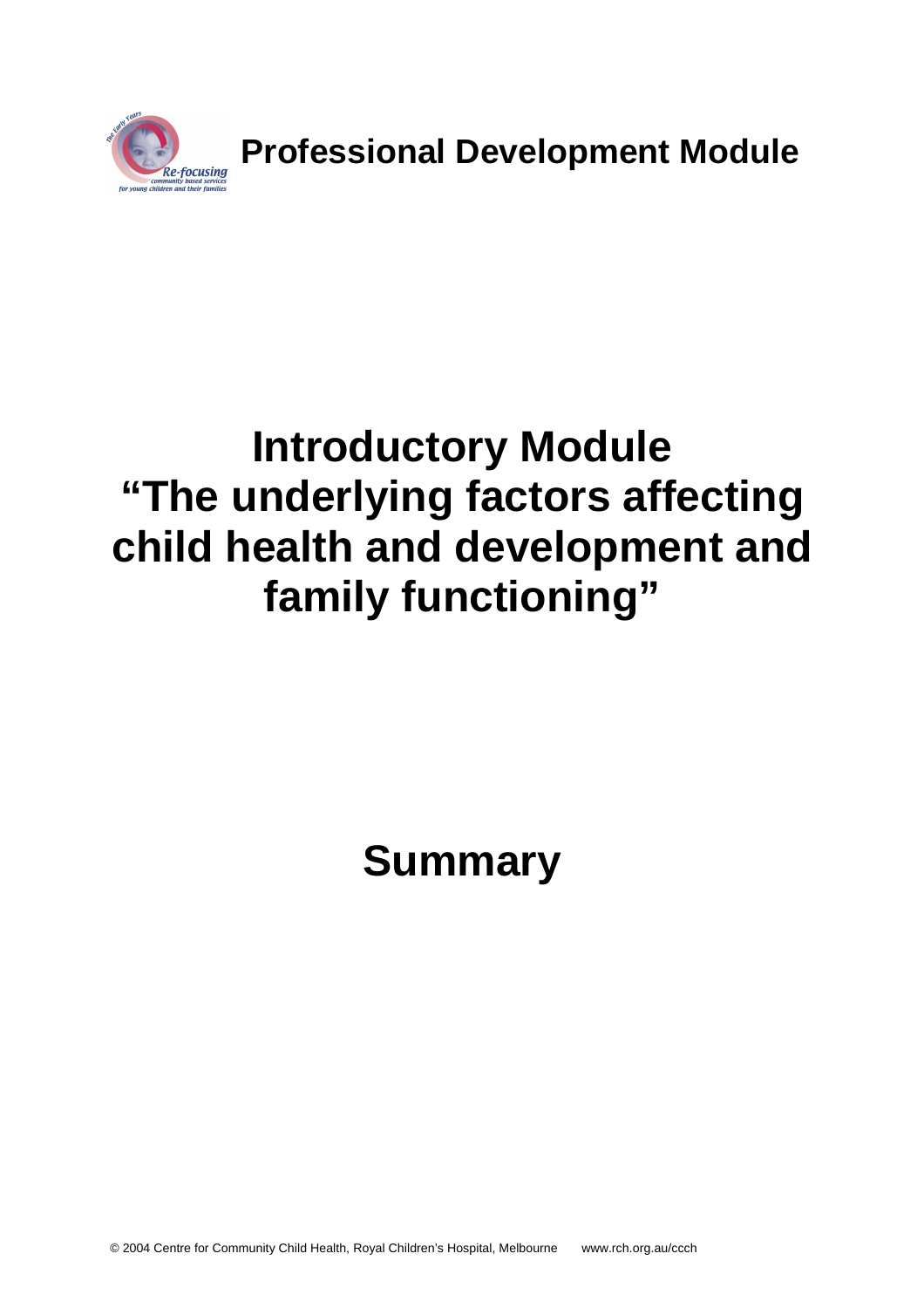

# **The underlying factors affecting child health and development and family functioning**

# **Contents**

#### **"Pre-Reading: The Early Years in Context"**

- **1. Changes in families and in family circumstances**
	- A. Changes in families structural and cultural diversity
	- B. Changes in family circumstances employment
	- C. Changes in family circumstances social / emotional
	- D. Summation
- **2. Challenges currently facing services for children and families**
	- A. Service difficulties
	- B. Systemic issues
	- C. Summation

#### **3. Concerns about worsening developmental outcomes**

- A. Introduction
- B. Examples of poor developmental outcomes
- C. Developmental pathways
- D. The costs of poor developmental outcomes
- **4. Conclusions**

#### **"Workshop presentation"**

- *A. The 4 features of early childhood development*
	- 1. Early neurological development
	- 2. Early synaptic development and learning
	- 3. Children as active contributors to their development
	- 4. Impact of early adverse experiences biological embedding

#### *B. The 4 key developmental challenges facing infants and young children*

- 1. Attachment with parents / caregivers
- 2. Self-regulation of behaviour
- 3. Developing communication and language skills
- 4. Learning how to relate to others

#### *C. The 7 factors that affect child development*

- 1. The relationship between genes and environment nature via nurture
- 2. The role of early nutrition
- 3. The importance of early attachments
- 4. The role of culture
- 5. The balance between risk and protective factors
- 6. Promoting children's development "good enough" parenting
- 7. The availability and quality of mainstream and specialist services

#### *D. The significance of the early years in the long-term*

- Sensitive / critical periods of development
- Ongoing vulnerability to risks throughout childhood
- Learning as life-long
- *E. Framework for change*
- *F. Key Messages*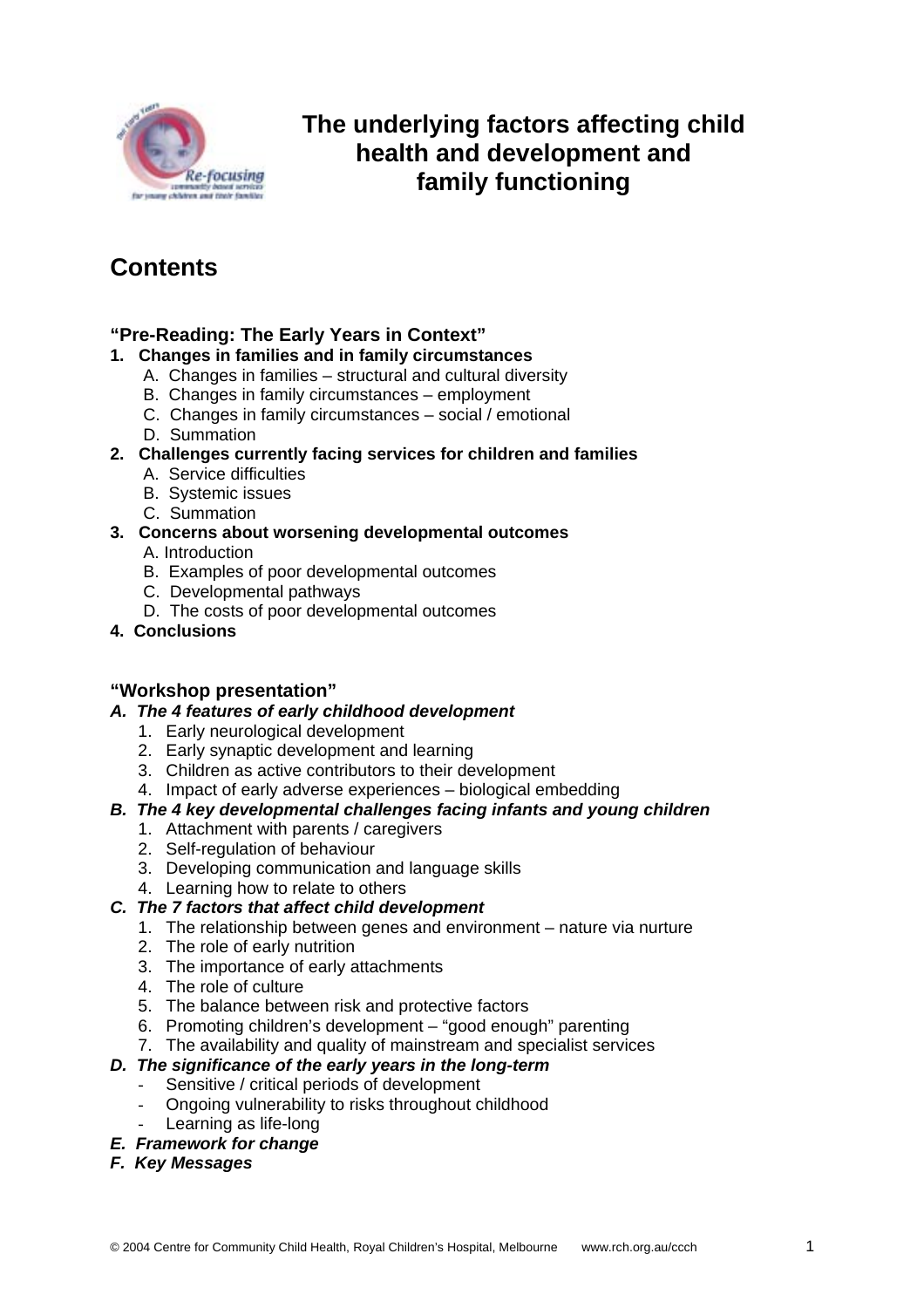# **"Pre-Reading: The Early Years in Context"**

## **1. Changes in families and family circumstances**

#### **A. Changes in families – structural and cultural diversity**

Over the past two or three decades, there have been major changes in the structure and diversity of families in Australia. Families have always been diverse, but there has been an increase in the proportion and variety of "non-standard" families.

In terms of structural changes in families, the main changes are:

- *Families have become smaller.* The fertility rate in Australia has dropped to below 1.7 babies per woman, down from an average of 3.5 in 1961. (There are some exceptions to this, such as Aboriginal families where the trend is to have larger families.)
- *Childlessness is increasing.* More couples are deciding not to have children. On current rates, it is projected that about a quarter of young women will not have children.
- *Mother's age at first birth is increasing.* This has risen from 22 years or so to around 29 years. In 2001, 48% of babies were born to women over the age of 30, compared with 30% in 1961. (Again, the trend in Aboriginal families is the opposite – Aboriginal mothers are having their first children younger than ever.)
- *There are more single parents.* This is not due to marriage break-ups and divorce, but to an increase in the number of mothers without partners who are having children. Only 3 per cent of children born between 1963 and 1975 were born to a single mother, and by 2001 this had grown to 11.4 per cent.
- *There are more blended families.* Nearly 9% of families are blended or step families. Remarriages between parents with children from previous marriages can create difficulties in terms of new attachments and shared responsibilities.
- *There are more shared custody arrangements.* The nature of shared custody arrangements is currently a subject of debate, with fathers' lobby groups pushing for an initial presumption that fathers and mothers should share custody of the children equally, rather than mothers having custody in most cases.
- *There are more same sex couple families.* Both male and female same sex couples are now raising children.

In terms of *cultural and ethnic diversity*, there continues to be significant influxes of immigrant and refugee groups from an increasingly diverse range of countries, cultures and religions. Nearly a quarter of Australians have come from culturally and linguistically diverse backgrounds, speaking a total of 180 languages.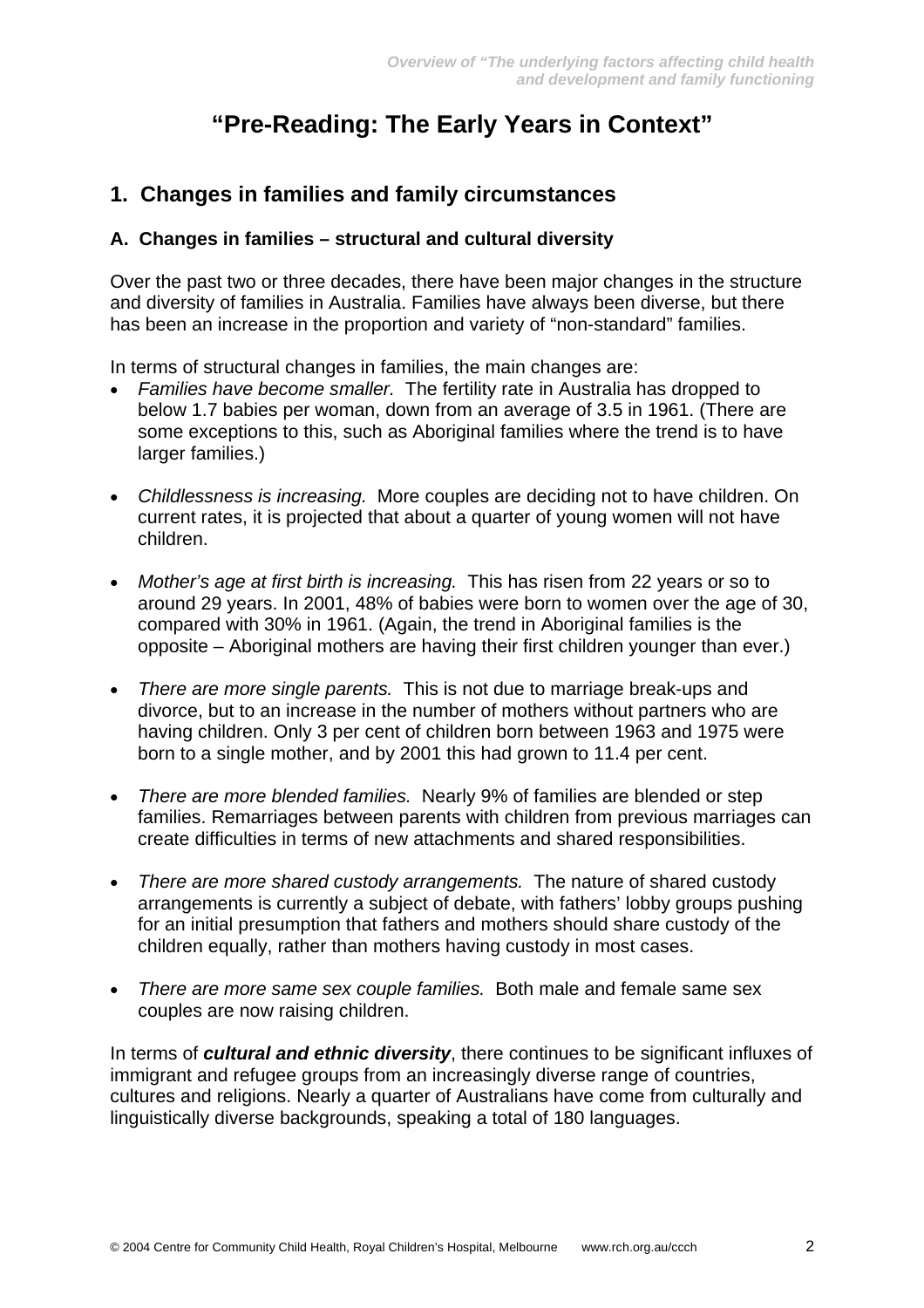#### **B. Changes in family circumstances – employment**

Besides the changes in the structure and diversity of families, there have also been significant changes in the circumstances in which families are raising young children. These include the following:

- *More parents are working.* The changing financial climate and rising cost of living has meant that both parents need to work to cover costs.
- *More mothers with babies are working.* The lack of paid maternity leave provision means that many mothers are forced back into the workforce soon after the birth of their babies. This is likely to interfere with their ability to breastfeed and places areater strain on the parent / child relationship.
- *More parents are doing shift work and working non-standard hours.* The needs of business have driven the demand for a flexible workforce and the casualisation of employment. It is not yet standard practice to provide working conditions that are compatible with employees parenting responsibilities.
- *More parents are working longer hours.* Society is becoming increasingly divided into those who are working longer than they want to and those who cannot get work at all.
- *More families are jobless.* Some children are growing up in families where no one – not the parents or the grandparents – has ever worked. Obviously, this means that the parents are likely to have less money for child rearing needs, but it also means that the children grow up without models of working parents.
- *More children are being raised in poverty.* There is some debate about whether this is true. Some argue that, while the gap between the rich and the poor may have grown, the poor are still better off (or at least not worse off) than they were. Others (eg. ACOSS) maintain that as many as one in every seven children in Australia is living in poverty. Even if this percentage has not altered, it is unacceptably high given the relative prosperity of our nation and the adverse consequences of sustained exposure to poverty in early childhood.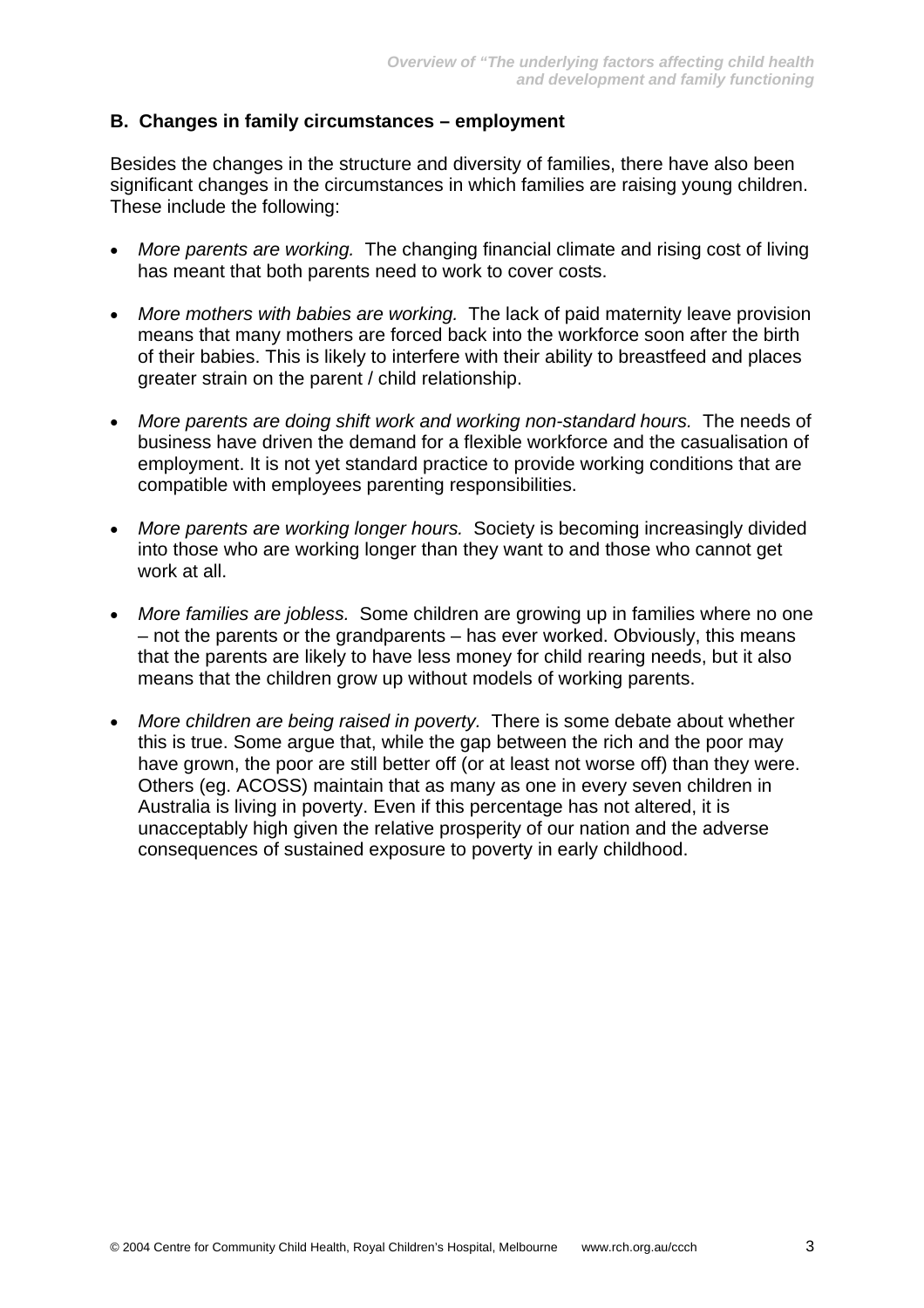#### **C. Changes in family circumstances – social / emotional**

The wider social conditions in which families are raising children have changed in other ways as well:

- *There has been a partial erosion of traditional family and neighbourhood support networks, due to factors such as increased family mobility and the search for affordable housing.* This does not apply to all families with young children – many are well supported and are doing well. However, for all the reasons already noted, a greater proportion of parents of young children have relatively poor social support networks and are therefore more vulnerable.
- *There has been an increase in the number of parents whose own experiences of being parented were compromised, and who therefore have difficulty parenting their own children.* Our ability to parent well is at least partly based on our experiences of having been parented well ourselves. An increasing percentage of parents have not had good parenting for a whole range of reasons – family breakups, parental mental health problems, parental drug or alcohol abuse, child abuse and neglect, foster placements etc.

The most dramatic example in Australia of disrupted early parenting is the Stolen Generation of aboriginal children (Burns, Burns and Menzies, 1999), whose capacity to act as effective parents for their own children was compromised from early removal from their own parents and communities. However, there are many others within the community whose early lives were disrupted by other factors.

- *All these factors have contributed to an increase in the number of families with complex needs.* Many services report that they are dealing with a higher percentage of families with multiple needs – eg. problems with finances and employment, housing, mental health, drug abuse, parenting skills, health, social support, and any combination of the above.
- *These social changes have also contributed to an undermining of confidence among parents in their ability to raise their children well.* Again, there are many families that are perfectly confident in their child rearing, but there is an increasing percentage who are unsure and anxious. Child rearing has become more problematic for such parents, and they are subjected to a variety of professional opinions and research evidence that often only compounds rather than allays their anxieties.
- *There is no longer a social consensus about the right way to bring up children, or even that there is a single right way.* As our society has become more diverse and multicultural, child rearing beliefs and practices have also diversified.

#### **D. Summation**

To sum up, over the past several decades, there have been major changes in families and in the circumstances under which they raise young children. Families have become more diverse in their structure and background, and there are more families with multiple needs. One result of this is that parenting young children has become a more complex and more stressful business for many families.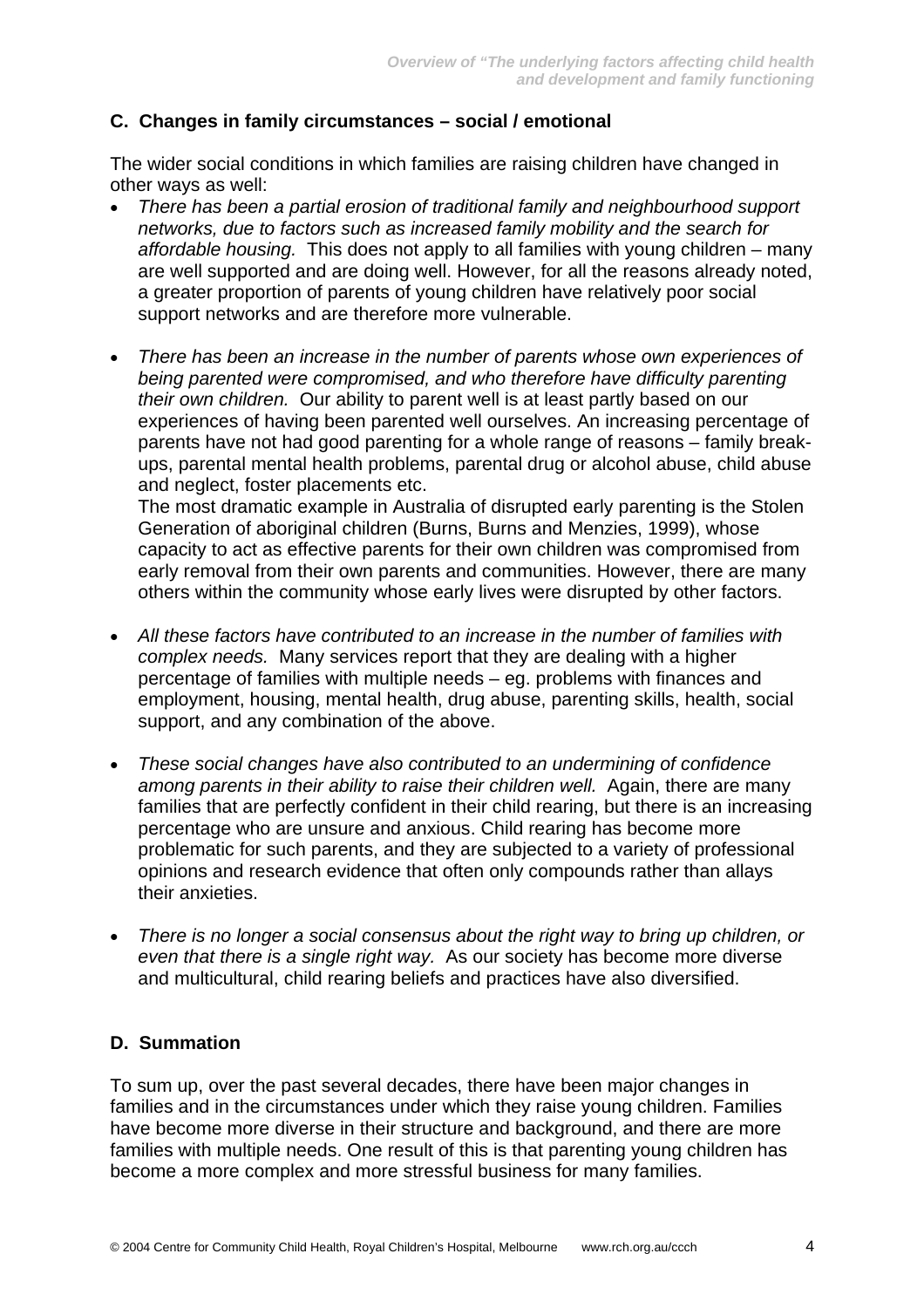## **2. Challenges currently facing services for children and families**

As a result of changes in families and family circumstances (as well as other economic, demographic and social factors), early childhood and family support services are having increasing difficulty meeting the needs of all young children and the families effectively.

#### **A. Service difficulties**

The difficulties they are experiencing include the following:

- *The service system is having difficulty providing support to all families who are eligible.* Many services, both mainstream and specialist, have waiting lists and are unable to provide help when the need is first identified.
- *Services cannot meet all the needs of families that they do serve.* No single service is capable of meeting the complex needs of many families. These unmet needs may loom larger in the lives of parents than the needs of the child with a developmental or mental health problem.

Even when families are receiving service from a particular program or agency, the help they receive will be restricted to the services that the agency is funded to provide. If the family has other needs, they will have to find another service to address these. What often happens is that the agency focuses exclusively or principally on the problems that it is set up to address, and ignores any other problems. Yet those other problems may be far more salient and pressing for the family and are therefore likely to draw the family's energies away from the needs of the particular child. When this happens, the needs of the child are not as well addressed and the effectiveness of the service is undermined.

- *Families have difficulty finding out about and accessing the services they need.* There is no single source of information for parents about the services that are available to meet the myriad of needs that families have – not only needs around parenting, child health and development issues, but also needs regarding parental physical and mental health, marital relations, social support, housing, transport, employment, finances, and citizenship. As a result, families sometimes do not find out about services that they need and are entitled to until well after the need arose, by which time the problem is likely to have become entrenched and more difficult to change. Families who are unassertive or just unskilled in negotiating with services are particularly disadvantaged.
- *Services are often not well integrated with one another and are therefore unable to provide cohesive support to families.* There is no mechanism for agencies providing complementary services to children and families to work together. This means that families have to deal with each agency separately, which is timeconsuming and demands organisational skills that some families do not possess.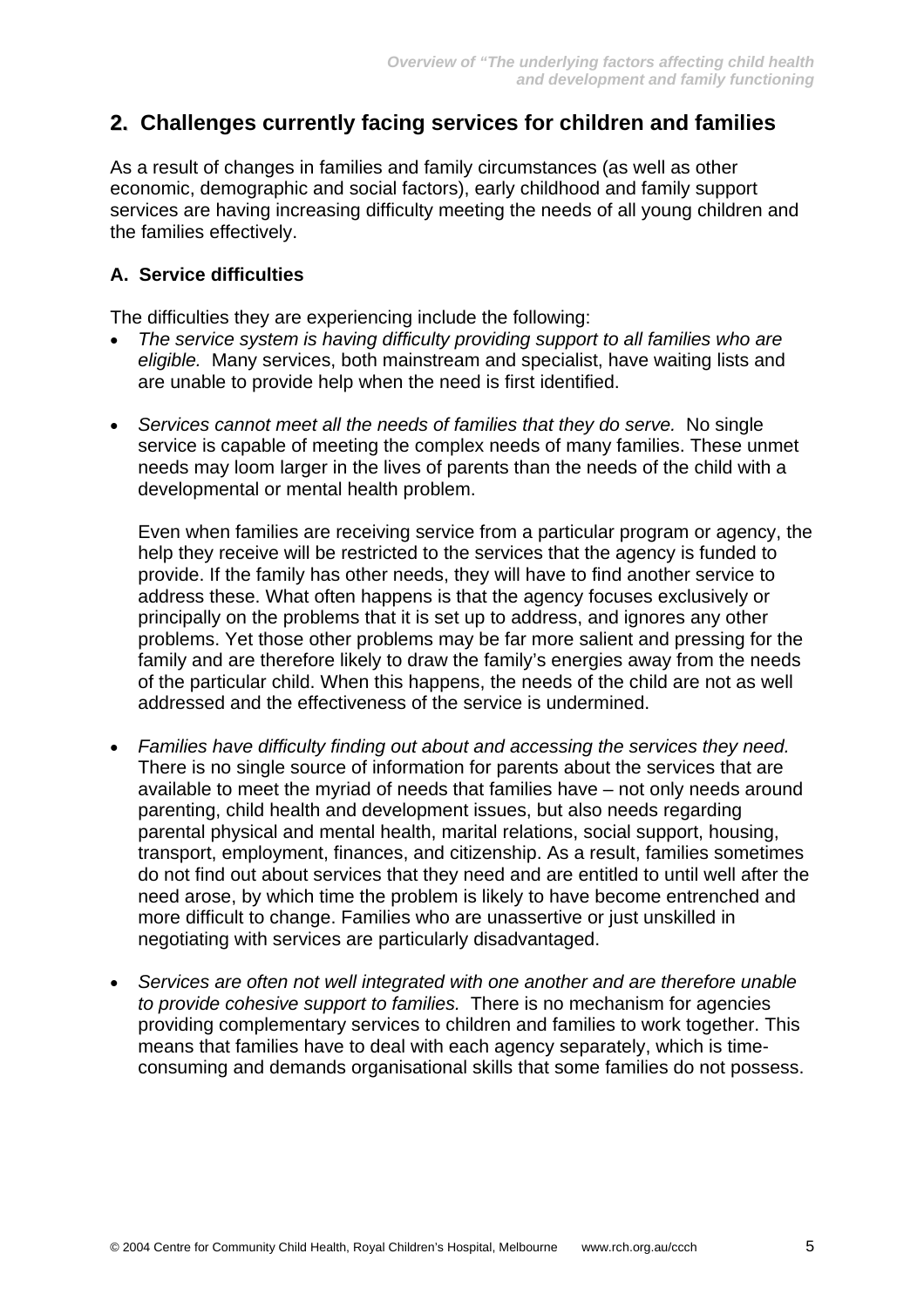- *Services have difficulty tailoring their services to meet the diverse needs of families.* Services are still usually delivered at times and in places that suit the needs of the professionals involved than those of the families themselves. Family needs and circumstances vary so greatly that it would be impossible for individual services to provide individually tailored services for them all, but as a system we could do better.
- *Services are typically treatment-oriented rather than prevention- or promotionfocused, and therefore cannot respond promptly to emerging child and family needs.* Many services are funded to provide services to children or families who meet specific criteria (eg. child with a known developmental disability), and they are unable to offer help until those criteria are met, ie. until the initial concern has become a full-blown problem. This treatment focus prevents such services from responding to emerging problems, thereby helping prevent the difficulties from escalating.
- *The service system does not maintain continuous contact with families of young children during the early years.* While our services do a good job of supporting families with very young babies, the service system as a whole does not reliably maintain ongoing contact with all families as children get older. This means that emerging problems in the child and family may go undetected until the child reaches kindergarten or even school. By then, the problems may have become entrenched and be increasingly difficult to remedy.
- *Many families are isolated and lack supportive personal networks extended family, friends or other families of young children.* Families who are socially isolated and poorly supported are at greater risk of having parenting and other family difficulties. The increasing mobility and complexity of society has resulted in many young families having to move away from their natural support networks for work and affordable accommodation, leaving them more vulnerable during the early parenting stages.
- *The early childhood field is undervalued and underfunded, and has difficulty attracting and retaining staff.* Early childhood workers are often paid significantly less than their counterparts who work with school age children, even though their training may be the same. As a result, many early childhood services (especially in rural areas) are finding it increasingly difficult to attract qualified staff, and even more difficulty in retaining them in the field.
- *Many people working with children and families have not had opportunities to learn about recent early childhood research findings.* The professional development opportunities for many early childhood and family support workers are limited and poorly coordinated. As a result, such staff have few opportunities to update their knowledge, and therefore to familiarise themselves with recent research findings and their implications.
- *Many people working with children and families have not been trained in ways of working with families.* Increasingly, early childhood staff are being encouraged or required to work with parents as partners, but little or no training or ongoing support for such work is provided.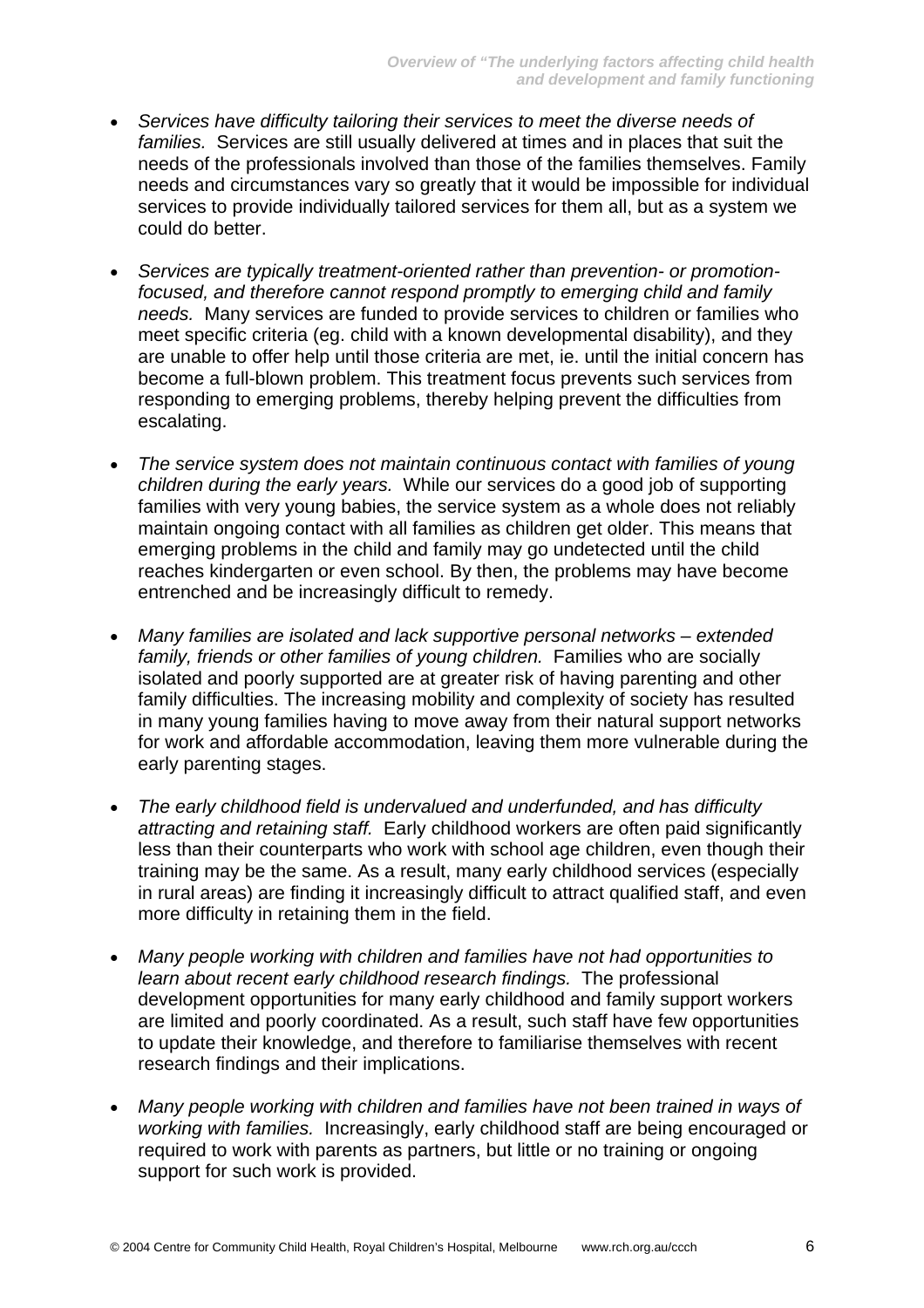#### **B. Systemic issues**

In addition to these service delivery difficulties, there are wider systemic issues in providing effective services to children and families. These include the following:

- *Government departments, research disciplines and service sectors tend to work in "silos" – that is, they plan, fund and deliver services independently of one another.* This results in much wasteful duplication in service provision and staff training. As a consequence, services are more costly and less able to provide support to families in an integrated way.
- *The early childhood sector does not present a united front in presenting a case to government.* There is a tendency for particular service types to seek their own preservation at the expense of working collectively towards better outcomes for children and families through improvements in the overall system.
- *Responsibility for provision of services to young children and their families is spread across three levels of government – federal, state, and local – with different planning processes and funding priorities.* This makes it difficult to develop coherent policies regarding funding and service delivery. It also makes it harder to coordinate services so as to simplify service delivery to families.
- *Governments spend a disproportionate amount on services for adults and the aged, in comparison to the very young, despite the greater developmental importance of the early years and the greater likelihood of young children living in poverty.* In Australia, expenditure on health services for children and adolescents amounts to 3% of Gross Domestic Product, while the corresponding figure for old age health services is 18%.

#### **C. Summation**

To sum up, the current system of early childhood and family support services is having increasing difficulty meeting all the needs of all young children and their families. This system served families well in the past when society was more homogeneous and less complex, but is proving to be less effective in today's more diverse and complex society. It is clear that, to serve young children and families more effectively, early childhood and family support services will need to rethink how they deliver services.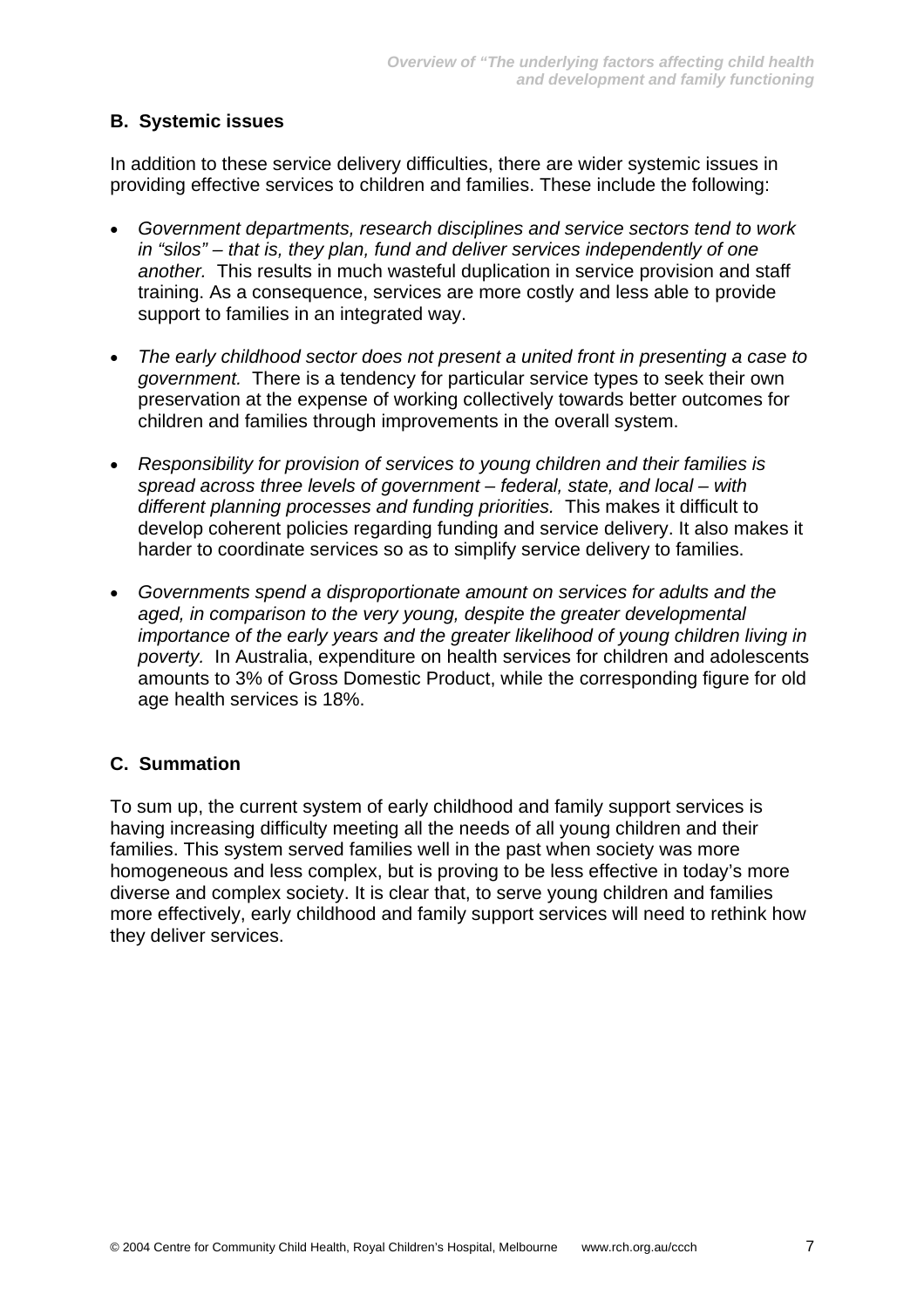## **3. Concern about worsening developmental outcomes**

## **A. Introduction**

The third reason why early childhood and family support services need to reconsider how they can best support young children and their families is that there are real concerns about worsening developmental outcomes for young people in our society.

The distinguished epidemiologist Fiona Stanley, Australian of the Year in 2003, reports that:

"Rising rates are being observed for low birth weight, neurodevelopmental disorders, asthma, type 1 diabetes, inflammatory bowel disease, autism, mental health morbidities, child abuse and neglect, adolescent suicide, obesity, eating disorders, learning disabilities, behavioural disorders, aggressive behaviours and violence, school drop out and truancy, juvenile crime, illicit drug and alcohol use, teenage births." (Stanley, 2001)

Thus, across a wide range health and well-being indicators, the rates of poor developmental outcomes for adolescents and young adults have risen or are unacceptably high.

This is not a phenomenon unique to Australia, but is found in all developed nations, and has been dubbed "Modernity's paradox":

"A puzzling paradox confronts observers of modern society. We are witnesses to a dramatic expansion of market-based economies whose capacity for wealth generation is awesome in comparison to both the distant and the recent past. At the same time, there is a growing perception of substantial threats to the health and well-being of today's children and youth in the very societies that benefit most from this abundance." (Keating and Hertzman, 1999)

#### **B. Examples of poor developmental outcomes**

#### *Mental health*

According to the Australian Institute of Health and Welfare figures (Moon, Meyer and Grau, 1999), mental health problems are much more prevalent in children and adolescents than is commonly recognised. Children and young people are actually more prone to mental health problems than adults. There is a steady increase in rates of clinical mental disorders as children get older: 16% of 4-11 year olds, 20% of 12-16 year olds, and 27% of 18-24 year olds (after which the rate begins to fall). The 18-24 year old group has the highest rates of both drug dependence and suicide.

The suicide rates for male youth have increased by 71% since 1979. It is now the second cause of death for those aged 13 to19 after motor vehicle accidents (Australian Bureau of Statistics, 2002).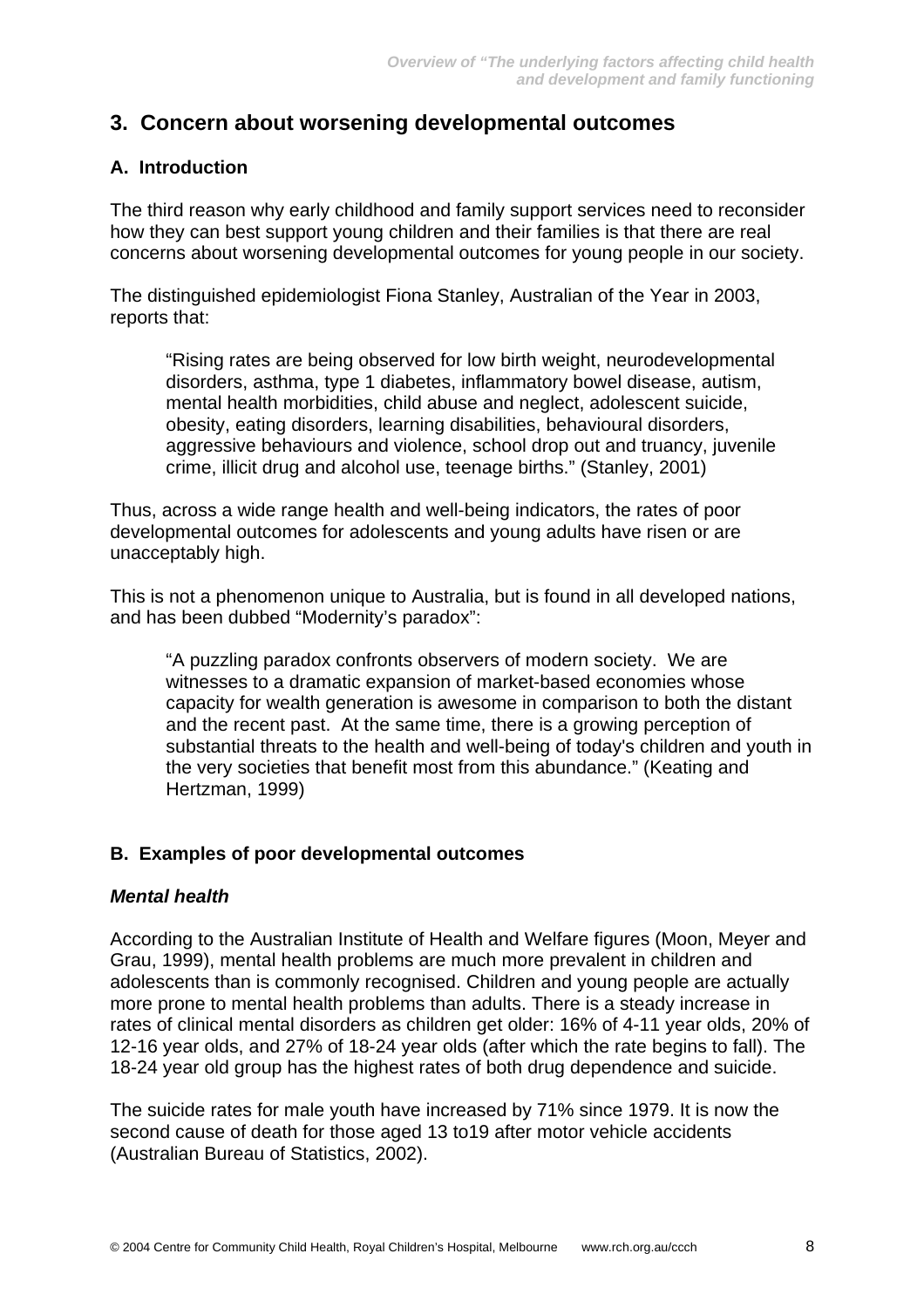These are very disturbing figures. They are also very puzzling, given the increasing prosperity of society. The eminent British psychiatrist Sir Michael Rutter (2002) has commented on this phenomenon:

"Over the course of the last 50 years, there have been tremendous improvements in the physical health of children and in the life expectancy of adults. It is chastening to realise that there have not been parallel improvements in psychological functioning or mental health …On the contrary, psychosocial disorders in young people have tended to increase in frequency over the last half century.

Why has this been so? I would argue that this has to be an answerable question. If we had a proper understanding of why society has been so spectacularly successful in making things psychologically worse for children and young people, we might have a better idea as to how we can make things better in the future."

#### *Crime*

Youth are disproportionately represented as victims and as perpetrators of crime, numbers increasing in recent years. The rates of juvenile crime, especially violent iuvenile crime, increased dramatically between the mid-1970s and the mid-1990s (National Crime Prevention, 1999). Although juveniles aged 12 to 17 comprise only 8.5% of the population, they commit 29% of crime.

Young people are also more likely to be victims of specific crimes, especially sexual assault and robbery. Children under 14 are sexually assaulted at twice the rate of the general population (Australian Bureau of Statistics, 2000).

#### **C. Developmental pathways**

*The developmental pathways that lead to each of poor developmental outcomes can be traced back to early childhood.* Thus, we can see the precursors of all developmental outcomes – in mental and physical health, social and behavioural adjustment, academic achievement – in early childhood.

This is a very important finding, but one which we be careful not to misunderstand.

"A fundamental paradox exists and is unavoidable: development in the early years is both highly robust and highly vulnerable. Although there have been long-standing debates about how much the early years really matter in the larger scheme of lifelong development, our conclusion is unequivocal: what happens during the first months and years of life matter a lot, not because this period of development provides an indelible blueprint for adult well-being, but because it sets either a sturdy or a fragile stage for what follows." (Shonkoff and Phillips, 2000)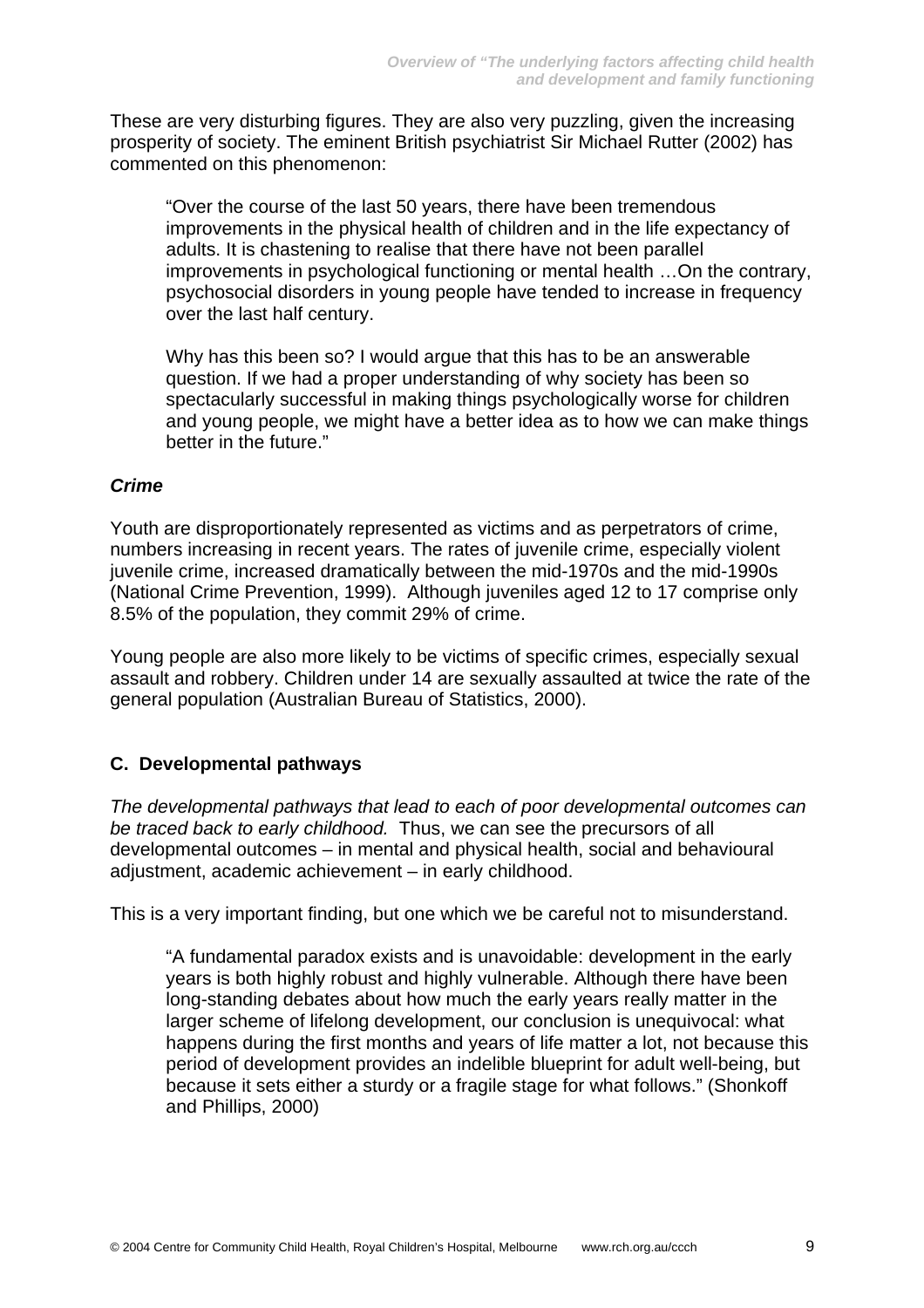Thus, what happens in early childhood does not determine what happens later, but does place children on developmental pathways that become increasingly difficult to alter as time passes.

#### **D. The costs of poor developmental outcomes**

*All the poor developmental outcomes identified have associated social and financial costs that cumulatively represent a considerable drain on societal resources.*

To give a single example, a report by the Kids First Foundation (2003) estimated the costs of child abuse in Australia during the 2000 / 2001 financial year as *\$4,929m*. This is made up of:

- direct human costs of those abused (including fatal child abuse, suicide related to child abuse, medical costs, injury requiring treatment, additional medical service usage arising from abuse and neglect, psychological trauma, educational support and pain and suffering),
- long-term human and social costs (including mental disability, increased medical service usage, chronic health problems, lost productivity, juvenile delinquency, adult criminality, homelessness, substance abuse and intergenerational transmission of abuse),
- public sector interventions (such as child protection services, out-of-home care, child abuse prevention programs, assessment and treatment of abused children, law enforcement, judicial system, incarceration of abuse offenders, treatment of perpetrators and victim support), and
- community sector services (such as services provided by charities, services provided by volunteers and community contributions to out-of-home care).

If we conducted similar calculations for all other developmental outcomes, we would find that the cumulative costs to society were enormous. Anything we can do to reduce the incidence of poor developmental outcomes will therefore have financial benefits for the whole society.

## **4. Conclusions**

We have considered three factors that have major implications for early childhood and family support services. Together, these factors – changes in families and in family circumstances, the problems these create for early childhood services, and the worsening developmental outcomes that are evident – add up to a compelling argument for reviewing the way that we provide services to young children and their families.

These materials will be expanded upon during the workshop: "The underlying factors affecting child health and development and family functioning".

This is the first in a series of professional development modules designed to give service providers the information and skills they need to begin making the changes necessary to achieve better outcomes for all young children and families.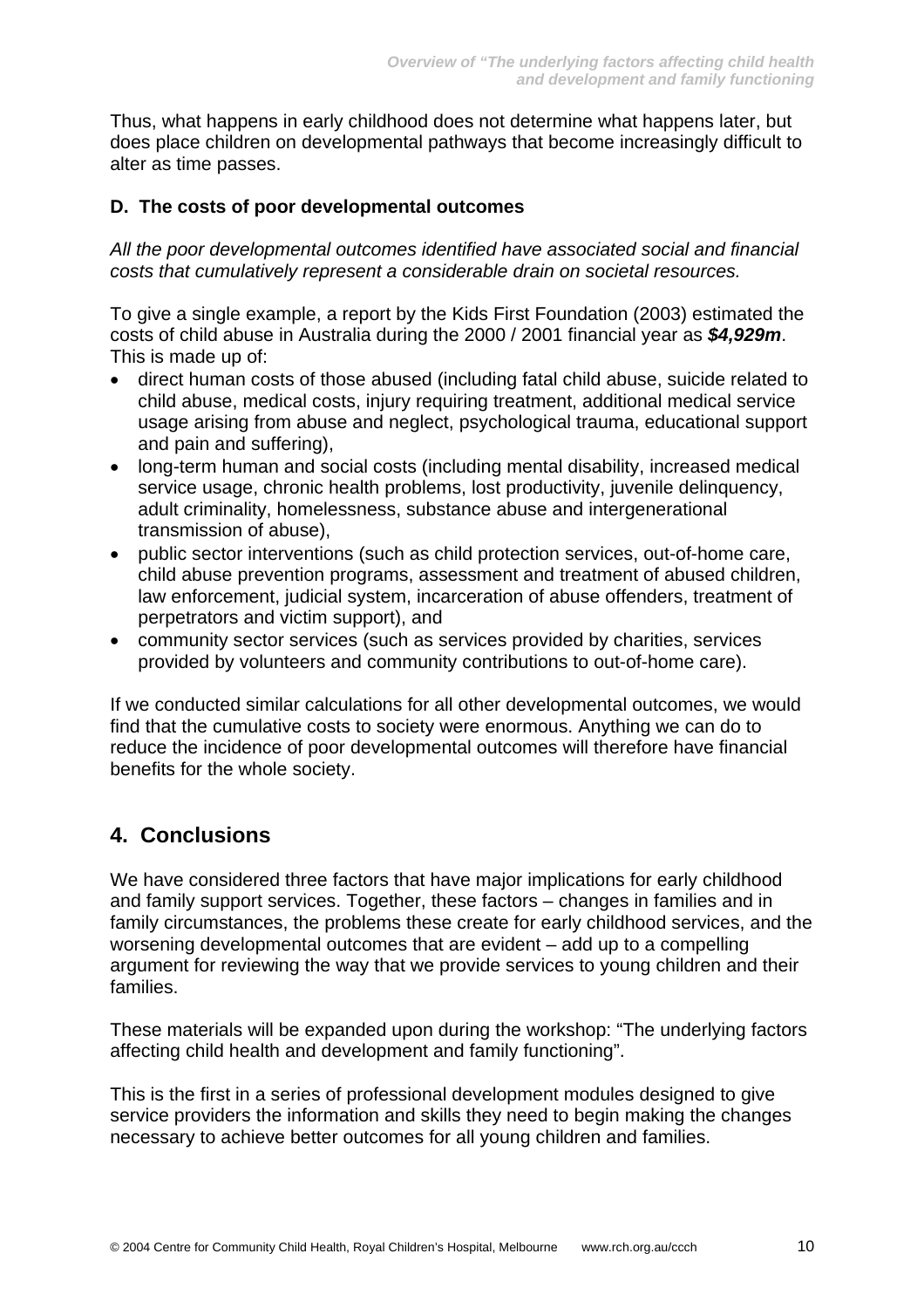# **"Workshop Contents"**

#### **A. The 4 Features of Early Childhood Development**

#### **FEATURE 1: Early neurological development**

- All the cerebral neurons we ever have develop during pregnancy this growth starts at three weeks and is largely completed by eighteen weeks
- The developing foetal brain is particularly vulnerable to infections, toxins, and maternal stress
- For optimal brain development, a healthy pregnancy may be as important as proper care and positive interactions between the infant and parents after birth

Implication: *We should make sure we provide high quality prenatal care, education and support for pregnant women from the beginning of pregnancy*

#### **FEATURE 2: Early synaptic development and learning**

- Children's brains are not mature at birth although neuronal growth is completed during pregnancy, most of the connections between neurons develop after birth
- The reason why neurological development is not completely genetically determined is to allow the baby scope to learn: babies' brains are "learning machines" – they build themselves, or adapt, to the environment at hand
- At a neurological level, learning involves the strengthening of connections between particular neurons and the "pruning" of others

Implication: *Since young children are programmed to adapt to whatever environment they are born into, we need to ensure that these environments are as safe, nurturing and responsive to the child's needs as possible*

#### **FEATURE 3: Children as active participants in their own development**

- Children affect their environment as well as being affected by it
- Children play a part in shaping the experiences to which they must then adapt, therefore playing an active part in their own development

Implication: *In providing services to young children, we should recognise the active role they play in shaping their environment, and their potential role as partners*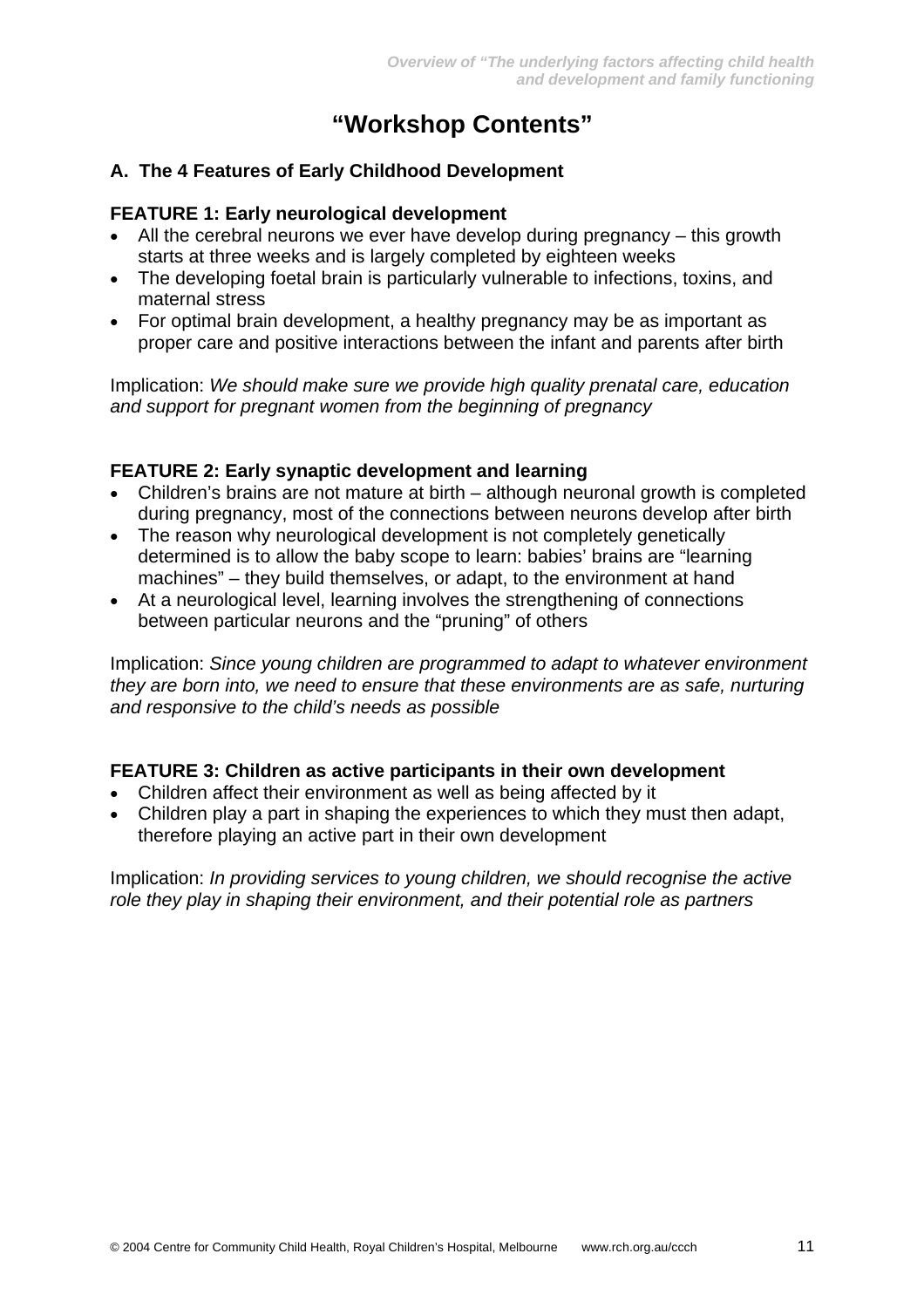### **FEATURE 4: Impact of early adverse experiences**

- Early neglect, abuse and trauma can be devastating for children's development, and have both short term and long term effects
- Early adverse experiences influence long-term developmental well-being by altering the structure and chemistry of the brain and by disrupting the development of early attachments
- The effects of early adverse experiences are greatest the earlier they occur, the more severe they are, and the longer they last
- Violence between parents or caregivers also disrupts the development of neurological and biochemical pathways in the young child
- The effects of abuse and neglect are compounded when combined with other risk factors, eg. maternal depression, poverty, homelessness, overcrowding, multiple out-of-home placements
- However, even in extreme circumstances, the human organism is capable of great resilience, and not all children who suffer early neglect, abuse and trauma show poor outcomes later on

Implication: *We should seek to ensure that children are protected from conditions and experiences known to have adverse neurological / biological consequences*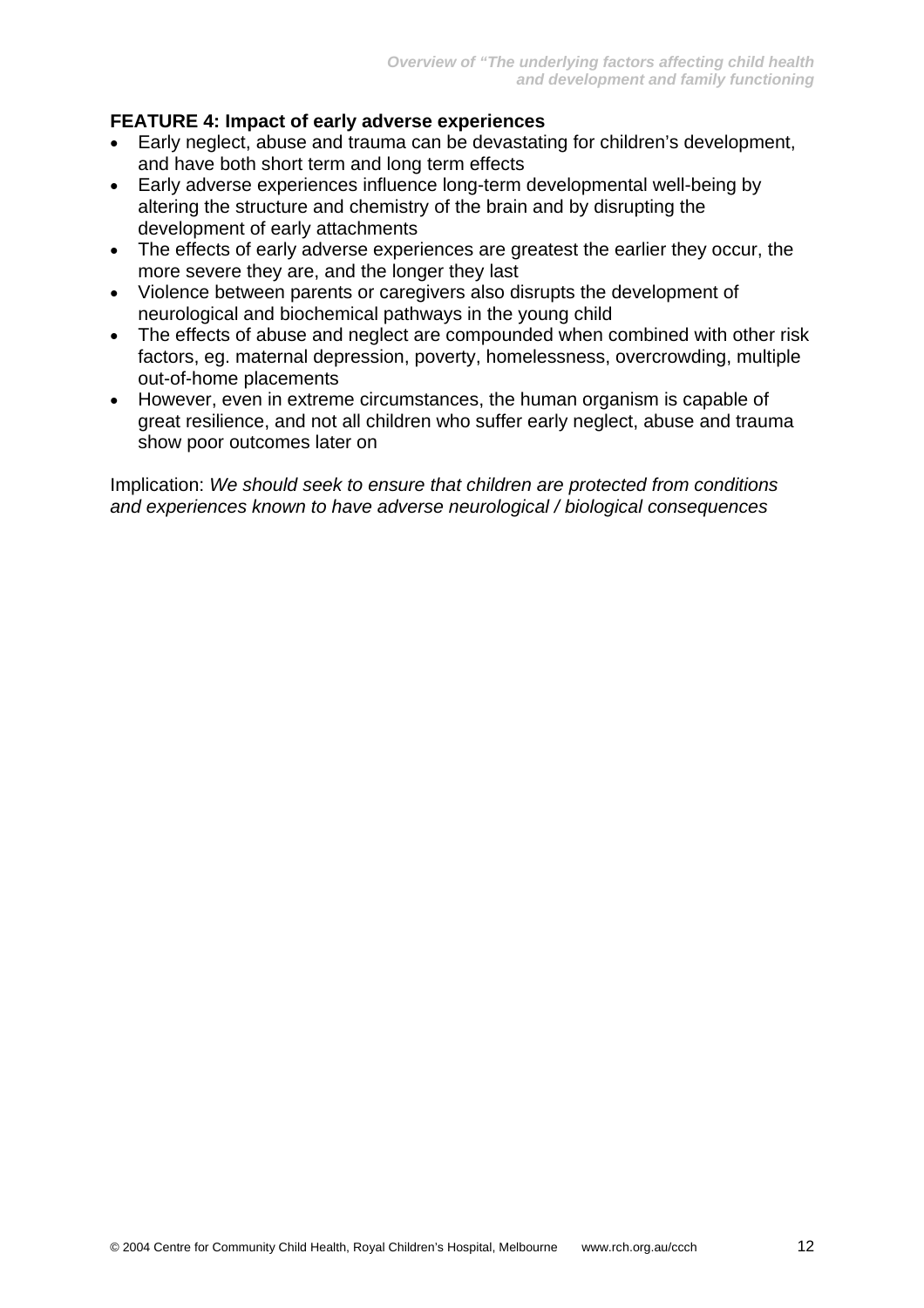#### **B. The 4 Key Developmental Challenges Facing Infants and Young Children**

#### **1. Forming attachments**

Attachment is an inborn biological instinct that motivates infants to seek closeness with parents (and other primary caregivers) and to establish communication with them. At the most basic evolutionary level, this behavioural system improves the chances of the infant's survival. Attachment relationships provide the foundation for young children's future development. Insecure attachments leave children with a weak foundation for tackling other developmental challenges, whereas secure attachments make them more emotionally resilient.

We have seen how experience shapes the young child's neurological development. Early in life, interpersonal relationships are a primary source of the experience that shapes how genes express themselves within the brain. Thus, human connections create neuronal connections.

#### **2. Acquiring self-regulation**

In recent years, we have become much more aware that the growth of self-regulation is a cornerstone of early childhood development that cuts across all domains of development (Shonkoff and Phillips, 2000). Basically, early development involves a gradual transition from infants being totally dependent upon others to manage the world for them, to learning the competencies needed to manage the world for themselves.

Early regulatory tasks that infants need to master include acquiring day-night wakesleep rhythms, and learning to regulate crying. Infants may have difficulty mastering these tasks because they have difficult temperaments or because their parents have difficulty in providing them with calm and stable care. Whatever the reason, they will have difficulty mastering later regulatory tasks if they have not learned the most basic ones.

Later regulatory tasks that young children must master include understanding and controlling feelings (such as anger and frustration), learning how to sustain attention to activities, and developing self-management skills. These are all learned initially with the help of adults who provide the structure (sometimes called scaffolding) in the early stages, but allow the child progressively more independence as they internalise the skills.

If young children master these self-regulatory skills, then they are in a much stronger position to tackle the next two key developmental challenges of early childhood – developing communication and learning skills, and learning how to relate to peers.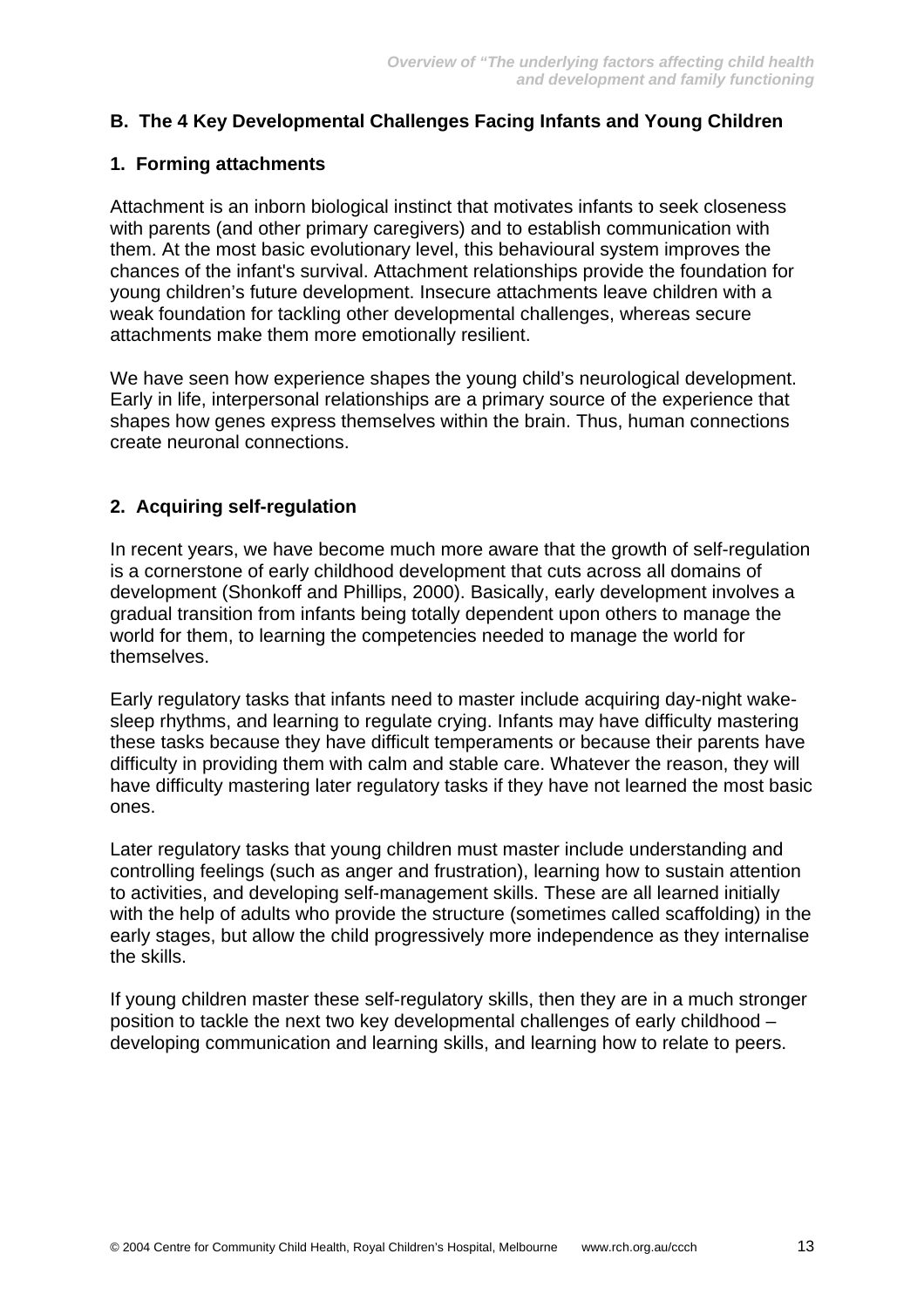#### **3. Developing communication and learning skills**

Recent research has focused on tracing the origins of educational attainments back to the early years (Shonkoff and Phillips, 2000). This research shows that:

- educational outcomes in adolescence and even beyond can be traced back to academic skills at school entry
- academic skills at school entry can, in turn, be traced to capabilities seen during the preschool years and to early experiences that foster their development
- children's communication and learning skills before they enter school are strongly linked with later achievements in school and early adulthood

The development of language and of early learning capabilities are relatively resilient processes. This means that they are not easily undermined by adverse circumstances. Nevertheless, some aspects of language and intellectual development appear to be less resilient and more open to environmental influence than others, including vocabulary and attentional capacities. These are particularly important to school success.

#### **4. Learning how to relate to peers**

Establishing relationships with other children is one of the major developmental tasks of early childhood, and has long term implications (Shonkoff and Phillips, 2000). The use of physical aggression reaches its peak between 2 and 3 years of age (Tremblay, 2002). In the following years most children learn alternatives to physical aggression. However, approximately 4% of children have high levels of physical aggression from early childhood to late adolescence. These children are also at high risk of a range of poor developmental outcomes, including school failure, substance abuse, depression, unemployment, spouse abuse, child abuse, and suicide.

Thus, the preschool years are a sensitive period for learning to regulate physical aggression. This period of childhood is the best window of opportunity for helping children at risk of becoming chronic physical aggressors to learn to regulate their behaviour, and therefore prevent adverse developmental outcomes in later life.

Implication: *We should be particularly sensitive to difficulties that children experience in any of these areas, and know how to help parents address them*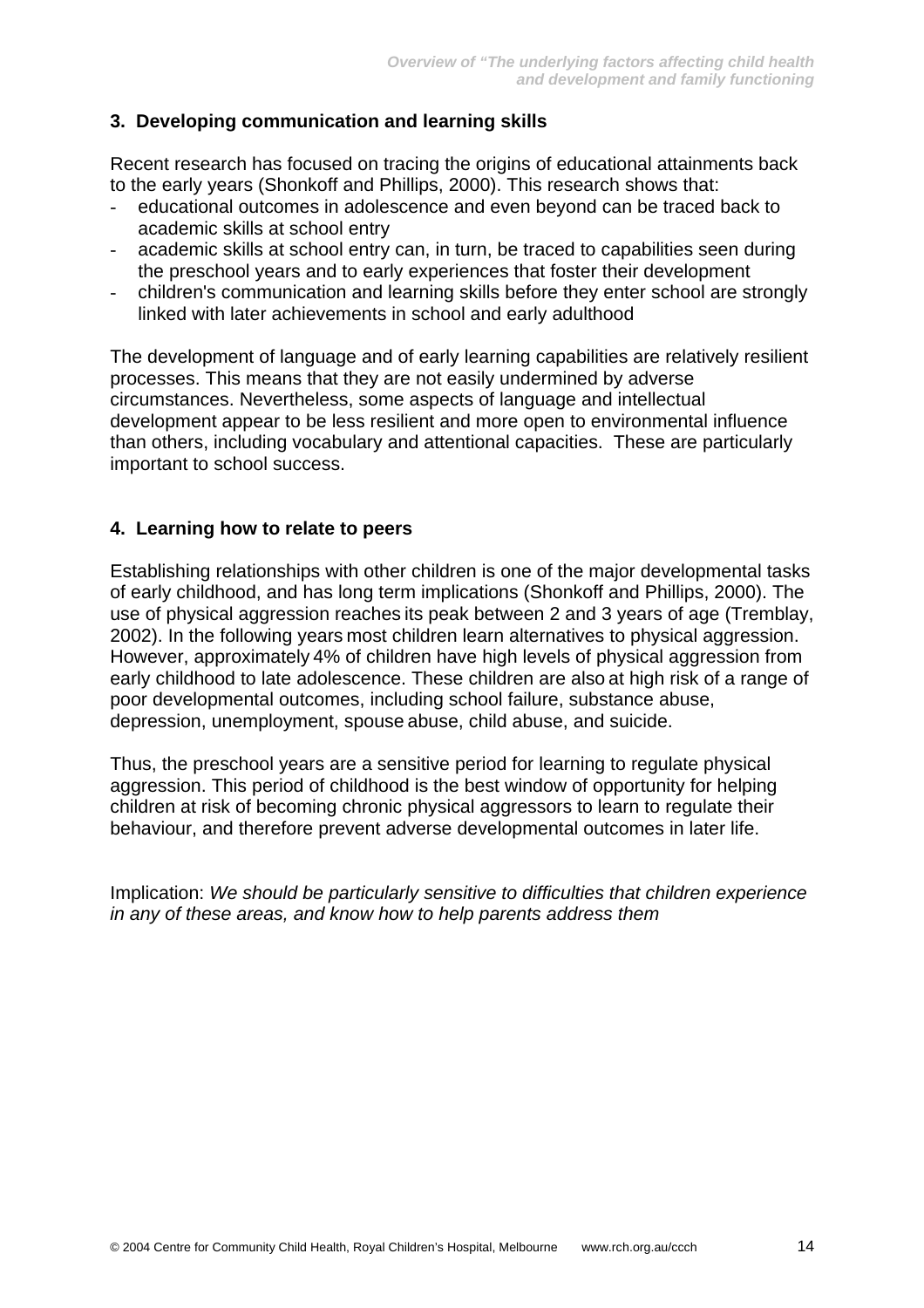## **C. 7 Factors Affecting Child Development**

#### **FACTOR 1: Genes and environment – nature via nurture**

- Human development is a product of a dynamic and continuous interaction between our biology (as determined by our genes) and our experience (as determined by our environment), that is, between nature and nurture
- Genes always have their effect in interaction with the environment it is a case of nature via nurture, rather than nature versus nurture

Implication: *The development and behaviour of individual children can never be solely attributed either to their genetic inheritance or to the environment in which they are being raised*

#### **FACTOR 2: The role of early nutrition**

- In the development of health and disease, early nutrition is related to functional outcomes in later life
- However, health outcomes are also a product of the accumulation of experiences and conditions over time – it is the duration and intensity of these exposures that is critical

Implication: *We need to be concerned about prenatal nutrition and well-being, as well as children's ongoing diet and levels of activity*

#### **FACTOR 3: The importance of early attachments**

- Human relationships, and their effects on each other, are the building blocks of healthy development
- There are a number of factors within the child, the parents, and the family that can interfere with the development of healthy attachments between parents and their infants
- Children vary in the extent to which early attachments have an enduring impact on them – early attachment experiences are important, but can be transformed by later experiences

Implication: *We should seek to provide parents and young children with the conditions and support they need to form strong attachments, and be ready to help them when they experience difficulties*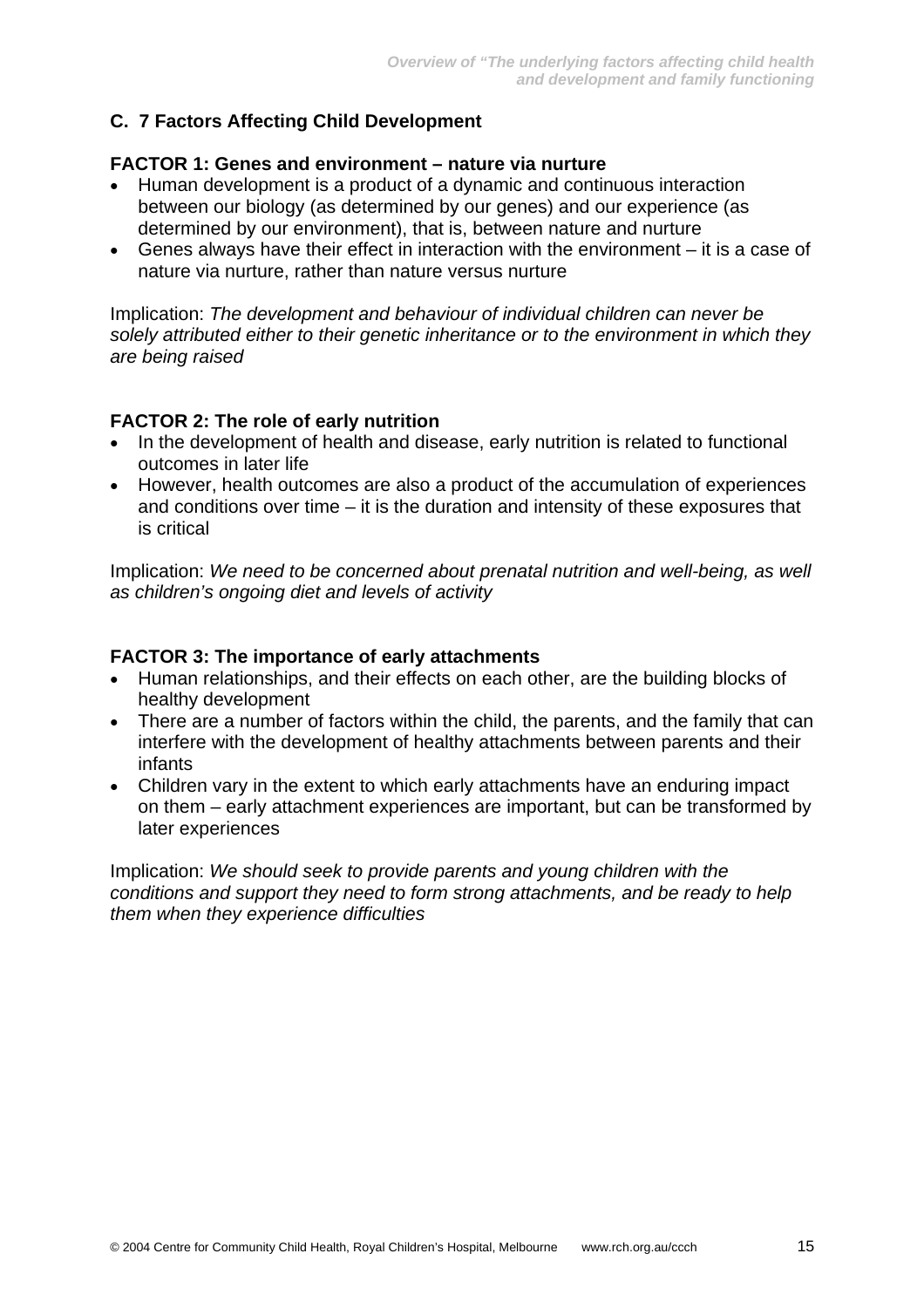## **FACTOR 4: The role of culture**

- Culture influences every aspect of human development and is reflected in families' childrearing beliefs and practices
- As our society has become more diverse, there is a greater variety of child rearing practices that service providers need to be familiar with
- Most of the child-rearing customs of any given society, however peculiar or unnatural they may seem to an outsider, are effective in raising healthy and competent children

Implication: *We need to be wary of judging child-rearing customs that are different from our own as inappropriate or bad for the child*

## **FACTOR 5: The balance of risk and protective factors**

- Children's development is shaped by the ongoing interplay between the risk and protective factors present in their lives
- Risk factors are biological, psychosocial or environmental factors that increase the chance of poor outcomes
- Protective factors are environmental and biological factors that strengthen an individuals response to risk
- Risk and protective factors are cumulative in their effects
- The balance between risk and protective factors in young children's lives determines their readiness for school
- Development is shaped by the combination of many factors, none of which is powerful enough on its own to determine outcomes
- Risk and protective factors tend to be pervasive a person confronting adversity in one context is also likely to be facing it in others as well
- Behaviour or experiences at one age predispose to the occurrence of risk or protective factors at a late age
- Children who are exposed to multiple risk factors do not inevitably develop poorly

Implication: *A wide range of risk and protective factors interact to produce a wide range of outcomes – and interventions must address all of these if they are to have a sustained effect*

#### **FACTOR 6: Promoting child development – "good enough" parenting**

- While we know much about the risk factors that compromise development and the protective factors that buffer these risks, we know relatively little about what experiences positively promote or speed up development
- What we know about is "good enough" parenting, rather than parenting or early stimulation that can speed up development

Implication: *We should be clear about what constitutes "good enough" parenting, and wary of programs or strategies that claim to be able to able to speed up development*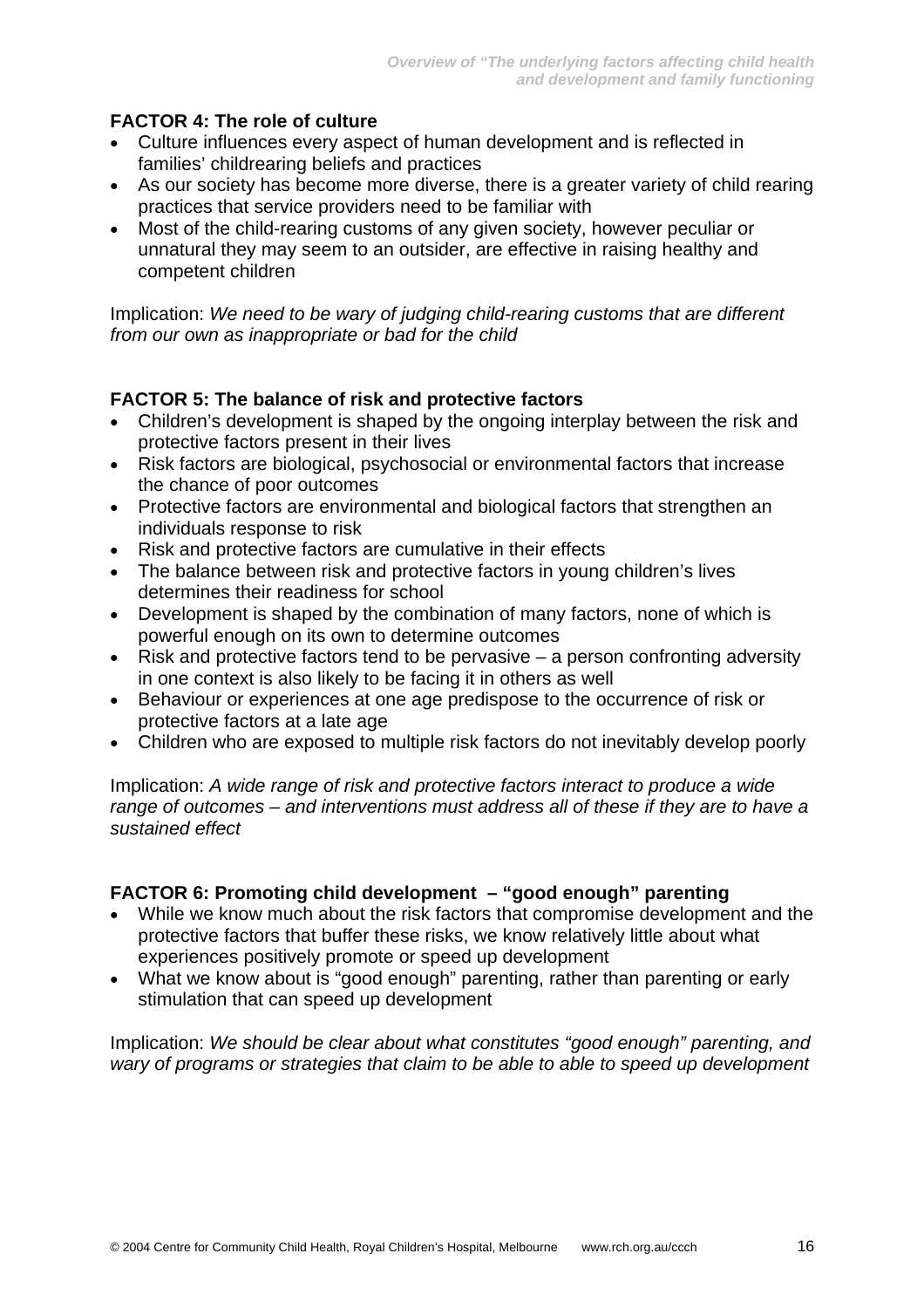#### **FACTOR 7: Availability and quality of mainstream and specialist services**

- One of the factors influencing children's development as well as the well-being of the family is the availability of affordable, accessible, high quality, universal children's services
- For children with additional needs, the course of development can be altered in early childhood by effective specialist interventions that change the balance between risk and protection, thereby shifting the odds in favour of more adaptive outcomes
- Early intervention programs have also been shown to be cost-effective

Implication: *We need to identify the key features of effective intervention, and we need to integrate our intervention efforts to ensure that they are maximally effective and reach all children and families*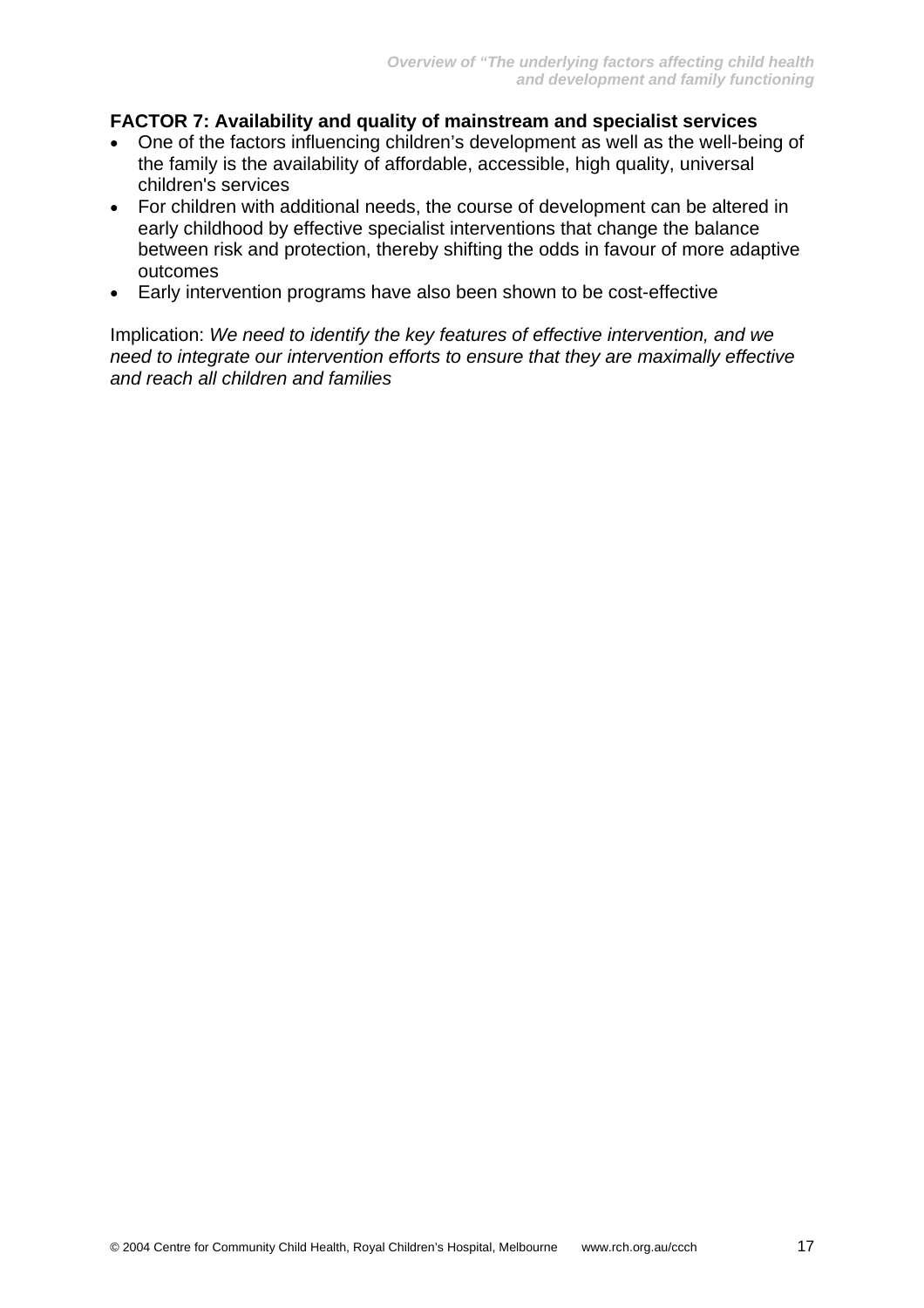## **D. Significance Of The Early Years**

#### **1. Sensitive / critical periods of development**

#### • *Early brain development is characterised by sensitive rather than critical periods*

In developmental terms, a critical period is a time during which it is essential for normal development that certain experiences occur. If the necessary experiences do not occur, then development cannot proceed. The clearest example of this phenomenon in human development is vision: the visual cortext is primed to receive visual stimulation early in life, and its development is permanently affected if it does not get this stimulation. However, while critical periods are common in the development of animals, they are not typical of human development.

Instead, human development is characterised by sensitive periods. These are times in development when specific structures or functions become especially sensitive to particular experiences in ways that alter their future structure or function. A good example of this is the development of language. Children's brains are "hardwired" to learn language during the first few years of life, and, if given appropriate stimulation (that is, if exposed to fluent users of language), do so far more easily than at any other stage of their lives. However, if they do not receive adequate stimulation during this sensitive period, the capacity to develop language is not lost altogether, although it gradually declines over time.

#### • *There is a wide range of individual differences among young children that makes it difficult to distinguish normal variations and maturational delays from transient disorders and persistent impairments*

All children have built-in capacities to attain developmental goals in multiple ways and under varying conditions. Thus, there are alternative developmental pathways, rather than a single "normal" one. This helps explain the distinctive competencies that children develop in diverse cultural contexts, as well as the different family patterns of interaction that promote their unfolding.

Implication: *Early childhood services should be accepting of and able to cater for a wide range of individual differences in children*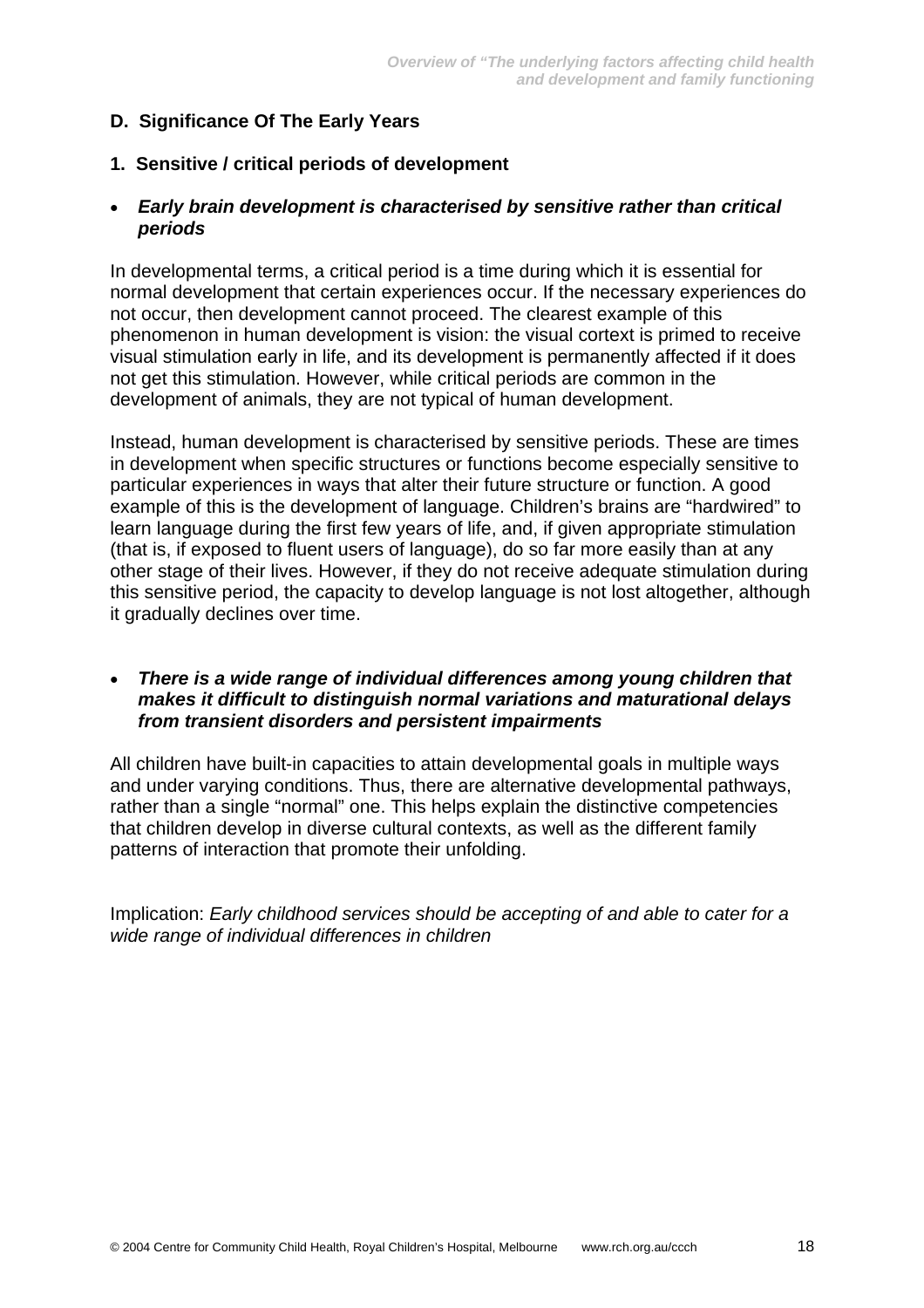#### **2. Ongoing vulnerability to risks throughout childhood**

#### • *Children remain vulnerable to risks and open to protective influences throughout childhood and into adulthood*

Good early experiences do not act like a vaccine, inoculating children against future adverse experiences. A child who has had good early nurturing and care is still vulnerable if their circumstances change dramatically and they are exposed to sustained neglect or abuse or poverty. Similarly, a child who has had poor early experiences may subsequently find themselves in much more caring and stimulating circumstances, and may then be able to catch up developmentally.

The point to recognise here is that children's lives can and do often change, sometimes for the better and sometimes for the worse. Those changes can serve to undo some of previous developmental progress made, or start to rectify some of the early harm done. What matters most is how long particular sets of circumstances are sustained: the longer positive or negative circumstances remain unchanged, the harder it becomes to undo the lessons learned by the child.

Implication: *We must be careful not to claim too much for the early years, but we must also be sure not to claim too little*

#### **3. Learning as life-long**

#### • *Brain development is life-long and not limited to the early years*

It was long believed that a spurt of overproduction of synapses during the first 18 months of life was followed by a steady decline as unused circuitry is discarded. Recently, we have learned that there a second wave of synaptic overproduction just prior to puberty, followed by a second bout of "use-it-or-lose-it" pruning during the teen years. What is significant about this second wave of pruning is where in the brain it occurs: it takes place in the prefrontal cortex, the last part of the brain to mature. The prefrontal cortex (which is at the front of the brain, above the eyes) is the area responsible for "executive functions", such as planning, reasoning, controlling impulses, and understanding the consequences of behaviour.

The pruning in the prefrontal cortex that occurs during adolescence coincides with the time that the individual is experiencing physical and anatomical changes, forming relationships, and exploring independence. With the prefrontal cortex not yet mature and clear thinking difficult, the adolescent is vulnerable to making decisions or taking unnecessary risks that can have lifelong negative consequences. Thus the key developmental challenges facing adolescents are very different from those facing young children, but are tied in the same way to the neurological changes they are experiencing.

Implication: *Crucial as they are, the early childhood years are but one link in the chain of development – ultimately, achieving positive developmental outcomes depends upon the individual and collective strength of all links in the chain*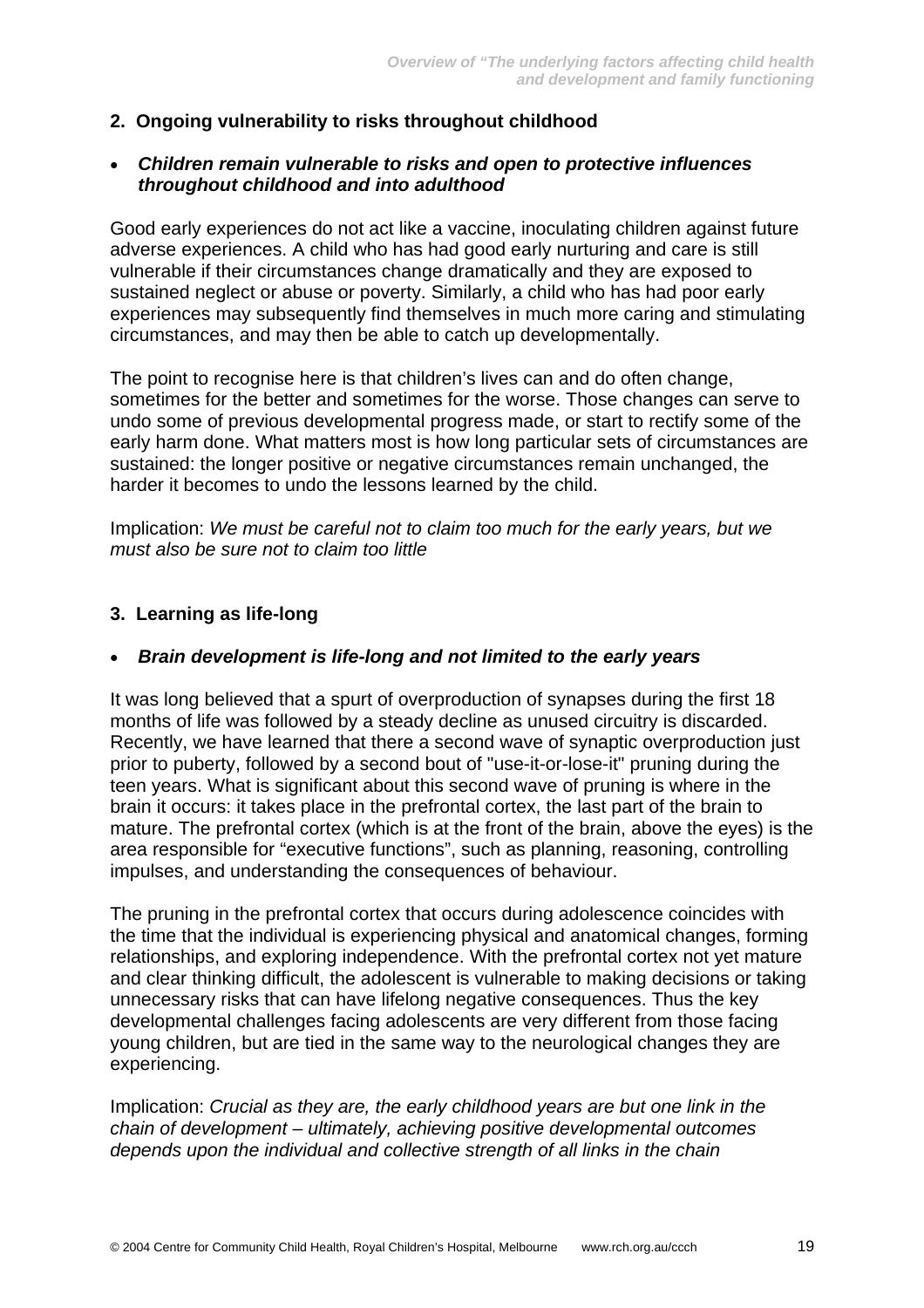## **E. Framework for changes**



The top line of the model shows four factors that cumulatively represent a powerful argument for reconfiguring the way we deliver services to young children and their families. These factors are:

- changes in families and family circumstances
- difficulties that early childhood and family support services are having in meeting all the needs of all families
- worsening long-term outcomes for young people
- new knowledge of factors affecting child development and family functioning

The second line of the model shows the changes that are needed:

- better integrated service systems
- better integrated and supportive communities
- better forms of dialogue between professionals and families

The third line of the model shows three ways in which we can achieve the changes needed:

- develop a common service philosophy
- develop a stronger system of universal services
- develop stronger linkages between services

The final line of the model shows the specific training needed by the early childhood and family support sector to achieve these changes. The five topics listed are the subject of the next five modules in this series.